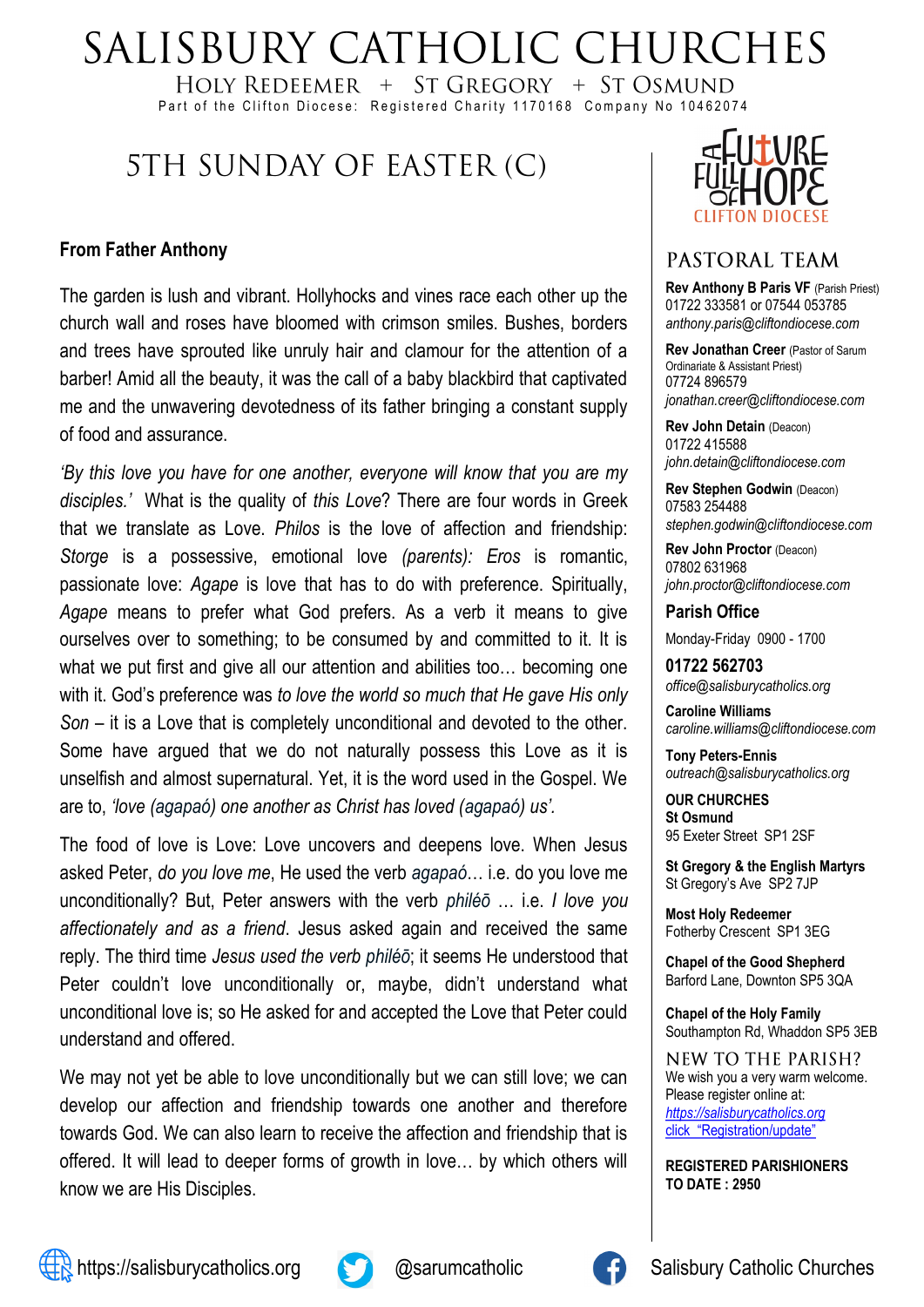### RETURNING TO MASS AT PENTECOST AN INVITATION FROM THE BISHOPS OF ENGLAND AND WALES

#### **An extract of the statement from the Bishop's Conference:**

Since the beginning of the Covid pandemic, until the present time, we have shared with you our judgment that the situation of the last two years has meant that the Sunday Obligation has been impeded and has needed to be fulfilled in other ways. We thank God that this situation has now changed. The pressing challenges of the pandemic have lessened significantly. Most people have resumed the wide range of normal activities, no longer restricted by the previous Covid measures. We therefore believe that the reasons which have prevented Catholics from attending Mass on Sundays and Holy Days of Obligation no longer apply.

We understand there will still be some members of our congregations who, for reasons of health, do not feel safe enough to return to Mass. It has always been the understanding of the Church that when the freedom of any Catholic to attend Mass in person is impeded for a serious reason, because of situations such as ill health, care for the sick or legitimate fear, this is not a breach of the Sunday Obligation. For the full text please click on the 'Sunday Obligation' button on our homepage or [click here.](https://salisburycatholics.org/blog/spring-plenary-2022-resolution-returning-mass-pentecost).

#### PARISH ADMINISTRATION ASSISTANT - EMPLOYMENT OPPORTUNITY

Salisbury Catholic Churches is seeking to appoint an Administration Assistant to work in our busy parish office based in St Osmund's parish rooms. This is an exciting opportunity to join our friendly team and work in support of the mission of our three parishes. For further details and information on how to apply, click on the 'Vacancy' button on the homepage of our website or [click here.](https://salisburycatholics.org/vacancies) We would be most grateful if parishioners would assist us in our recruitment process by telling everyone you know who may be appropriate for this role. We are looking for someone dynamic and motivated with good IT and administration skills.

**May Devotions** - **Our Syro-Malabar Community** are celebrating Mass this Sunday (15 May) at 3pm at Holy Redeemer, preceded by the Rosary at 2.30pm. This will be followed by a procession for Our Lady at approximately 5pm. The procession is a beautiful and colourful occasion and, if you've never been, we highly recommend it. Everyone from the Salisbury Catholic Churches is invited to all or part of this celebration.

The Rosary continues to be prayed in St Osmund's Church at 6pm preceding the 7pm Mass each Friday in May led by our Rosary Group; everyone is welcome to join. Please visit our 'May Devotions' page by clicking on the button on our Homepage or by [clicking here.](https://salisburycatholics.org/may-devotions)

**SCORE Collection** - This weekend 14 & 15 May there will be a retiring collection for home projects**.** You can also donate by clicking on the 'Donate' button on our homepage, via the contactless machine in St Osmund's porch or by [clicking here.](https://salisburycatholics.org/donate-0)

**SPUC Stall this Saturday 14 May in Salisbury Market between 8am and 1pm.** Do go along and support this worthy cause. For information contact either Alison on 01722 741681 or Bernadette on 01722 711137.

**SCORE meeting**. Everyone is invited to a special meeting on Monday 16 May at 7pm in the Parish Rooms. This will be an opportunity to see how SCORE funds were distributed in 2021/22. Representatives from 3 charities will be present to tell you how the funds are used and to answer questions. These will be: **Salisbury Street Pastors**, **The Bridge Youth Project**, and **Salisbury Pantry.** The meeting will be followed by refreshments. All welcome.

**Justice & Peace Group** are meeting in St Osmund's Parish Rooms on Monday 23 May at 2pm, all are welcome. Is God calling you to join us to work for the coming of the kingdom here on earth? For more information call Graham on 01722 333873.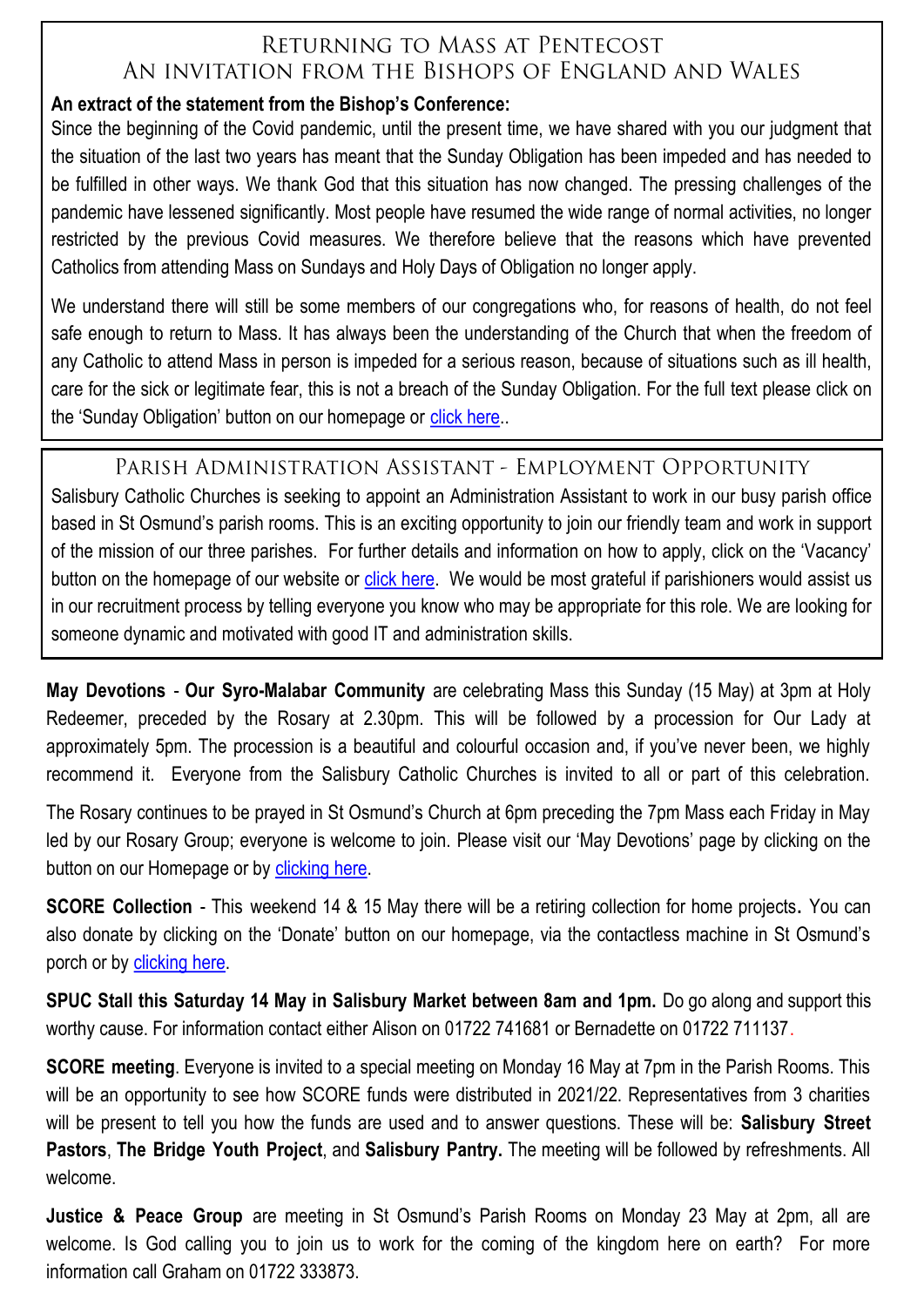**Flame 2023 -** The biggest Catholic youth event in the UK is returning to London, CYMFED has organised Flame 2023 for Saturday 4 March 2023 at the OVO Arena, Wembley. Clifton Diocese has booked tickets and a coach for 50 people, if you are interested, please click on the image in the 'Top News' box or [click here](https://salisburycatholics.org/blog/flame-2023) for more information.

**World Youth Day 2023 -** World Youth Day will next take place in Lisbon in 2023. The Department for Adult Education and Evangelisation is organising an eight-day pilgrimage from July 31 to August 8, 2023 for young adults [18-35] in our diocese. The provisional plan is to spend six nights in Lisbon and two nights in Fatima. Please click on the image in the 'Top News' box or [click here](https://salisburycatholics.org/blog/world-youth-day-lisbon-2023) for more information or to register your interest.

**Congratulations and welcome** to Oscar Barry-Stefano and Cameron Stimson who will both receive the Sacrament of Baptism this Saturday 14 May. Please keep Oscar & Cameron, their parents and godparents in your prayers at this special time

**Explore Your Faith** The Nicodemus Group will be meeting again on Wednesday 18 May at 7pm in the St Osmund's Parish Rooms. For information, please click on 'Becoming Catholic' on our main menu, or [click here](https://salisburycatholics.org/becoming-catholic-0) or contact Dave Blake directly to register interest or ask any questions: *nicodemus@salisburycatholics.org*

**Salisbury Cathedral Festival of Flowers.** A team from St Osmund's is representing our church at the flower exhibition which remains open until this Sunday 15th May. Our team, led By Mary-Ann Farmer with Margaret Clark, Judy Pickford and Kath Smith have put a great deal of effort in to preparing the exhibition. The exhibition is fabulous and well worth the ticket price for entry. For all the details please visit our 'Blog' or [click here.](https://salisburycatholics.org/blog/salisbury-cathedral-festival-flowers)

**Salisbury Catholic Churches Afternoon Tea -** A wonderful afternoon attended by 60 people from all of our three churches. Parishioner Lorna Mathews-Keel gave a fascinating presentation into some of the historical stories of Salisbury. This was a social event aiming to bringing people together across all our churches. Many thanks to all the organisers. Photos are available in our 'Photo Gallery', just click the button on our homepage or [click here.](https://salisburycatholics.org/afternoon-tea-8-may)

**Altar Server Training** - Fr Jonathan is planning to lead some altar server training in the coming months. We would like to hear from anyone who was an altar server prior to the pandemic that would now like to return as there will be 'refresher' training for you. We would also like to hear from any child who has made their First Communion who would like to begin serving. Please email the parish office *office@salisburycatholics.org* or ring 01722 562703. Many thanks.

**Confirmation 2022 -** Following the first meeting with the parents on Saturday 23 April, the next meeting will be with the candidates on 10 June at 7pm in St Osmund's Parish Rooms**.** The programme timetable can be found by clicking on 'Sacraments' on our main menu and then 'Confirmation' or [click here.](https://salisburycatholics.org/confirmation) For further information please contact Annette at *confirmation@salisburycatholics.org*

**First Holy Communion 2022** The final children's session is tomorrow Saturday 14 May at 2pm in St Gregory's which is a full rehearsal for First Holy Communion next weekend 21 & 22 May. For information please contact Annette at *fhc@salisburycatholics.org.* 

**Advance Notice** First Holy Communion Masses will be taking place at our regular Saturday evening/Sunday Masses on 21/22 May. We look forward to full churches and celebrations of great joy!

**Sunday Homilies by Jeff Cavins & Bishop Robert Barron, click on the 'Sunday Homily' button on our** homepage or [click here.](https://salisburycatholics.org/sunday-homily) Please note the homily by Bishop Barron is released late on a Saturday.

**Children's Liturgy**: The New Commandment! Click on 'Church TV' then select 'Children's Liturgy' or click here.